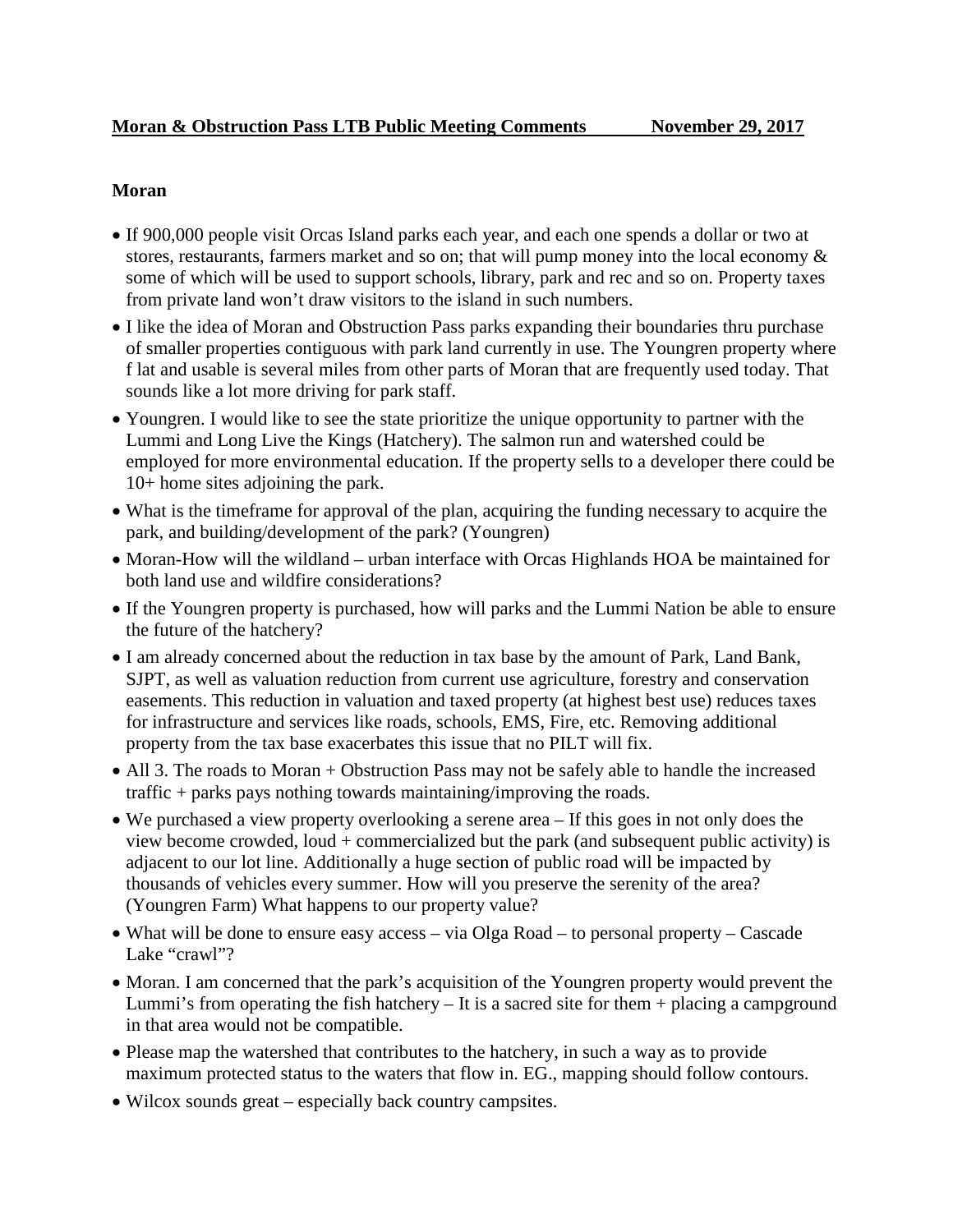- My biggest concern is related to fire hazard in the forest. Please include management for fuel reduction in any future plans.
- -Will State Park resources (i.e. # of rangers, funds for operation/maintenance etc.) increase along with expansion? -What are other ways for the local community to have input in State Park development, usage etc.
- Some folks have questions on noise, ATV use and traffic impacts.
- My comment would be I see far more value (knowing all 3 properties) that the funds for Wilcox should be channeled to the purchase of Spring Bay or Youngrens. Both would be amazing assets for Moran.
- Additional study is needed for use classification. Some very steep slopes and watershed issues need addition. study.
- If you are going to build or develop a project that will be close to the boundary line of the park and a residential neighborhood, please consult the residents of the neighborhood first.
- Wilcox. -Backpack campsite would be a great addition. -Water access a great addition.
- Wilcox -Add! Opportunity to expand wilderness trails + backpacking positives: Forest Buffer, Protected Shoreline.
- I am very excited about the prospects of these acquisitions! I appreciate Robert Moran's forsight and dedication to conservation. I think we are in a unique position to continue his legacy and provide the incredible natural beauty of these spaces to recreational users and those seeking to simply experience nature. I think a couple (limited) backcountry sites at the Wilcox property would be a great asset to the park and bring a wilderness "camping" experience it is lacking. Concerns I have are bringing a significant amount of visitors to visit the parks' limited and aging infrastructure water availability and septic, overcrowding at already maxed areas (think Cascade Lake July – August) and stressing the ferry system.
- Youngren Add. Great opportunity to 1. Protect a vital watershed 2. Add forest buffer 3. Protect Historic Farmstead.
- Youngren's -protect watershed above salmon hatchery.

## **Obstruction Pass**

- Berger Property Our concern is the road access. "Trailhead Road" is a right of way over private land we own – The park has not lived up to their obligation to properly maintain the road. The excuse is lack of \$ - any expansion of Obstruction Pass park would increase traffic on a road that is not adequate for present size much less increased size.
- Obstruction Pass
	- o Density map should be switched: any new trails/campsites on the west or park boundary side of the road & a buffer along residential area
	- oParking areas should be along Trailhead Rd not next to beach or wetlands
	- oEast to West access from Obstruction Pass parking area via trail
	- oSpring addition would be wonderful for all the additional hiking it would afford.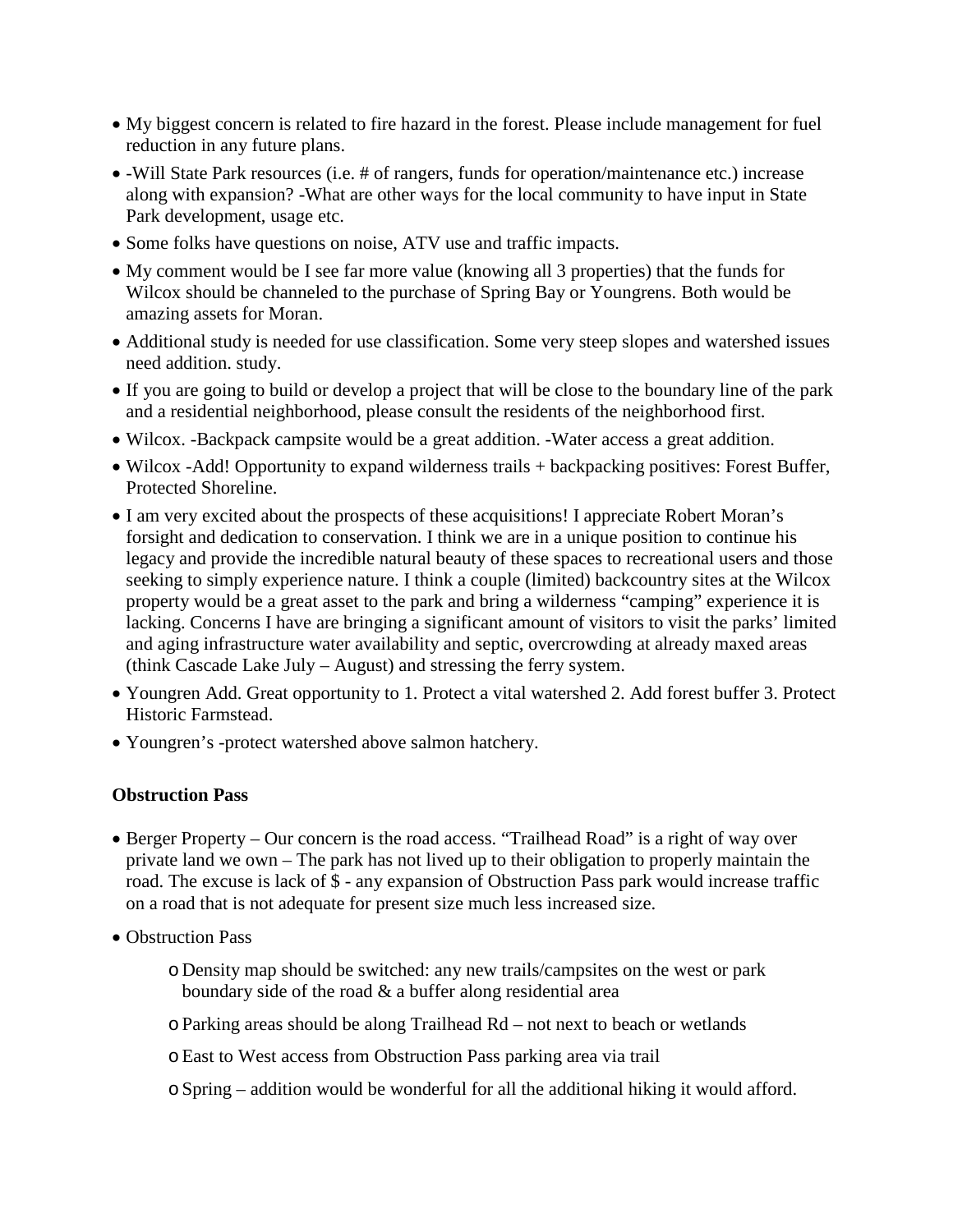- 1.Unclear about Trailhead Road access; road is privately owned, may create easement issues if OPSP is significantly expanded? Maintenance? 2. Disposition of structures? Alternative uses, e.g. visitor center/interp displays?
- Obstruction Pass Add -Ability to add publically accessible shoreline. One thought Don't make the parking too close to shore to maintain some solitude.
- Would the beach access areas allow motorboats? Noise pollution? What about boat facilities if boats are allowed?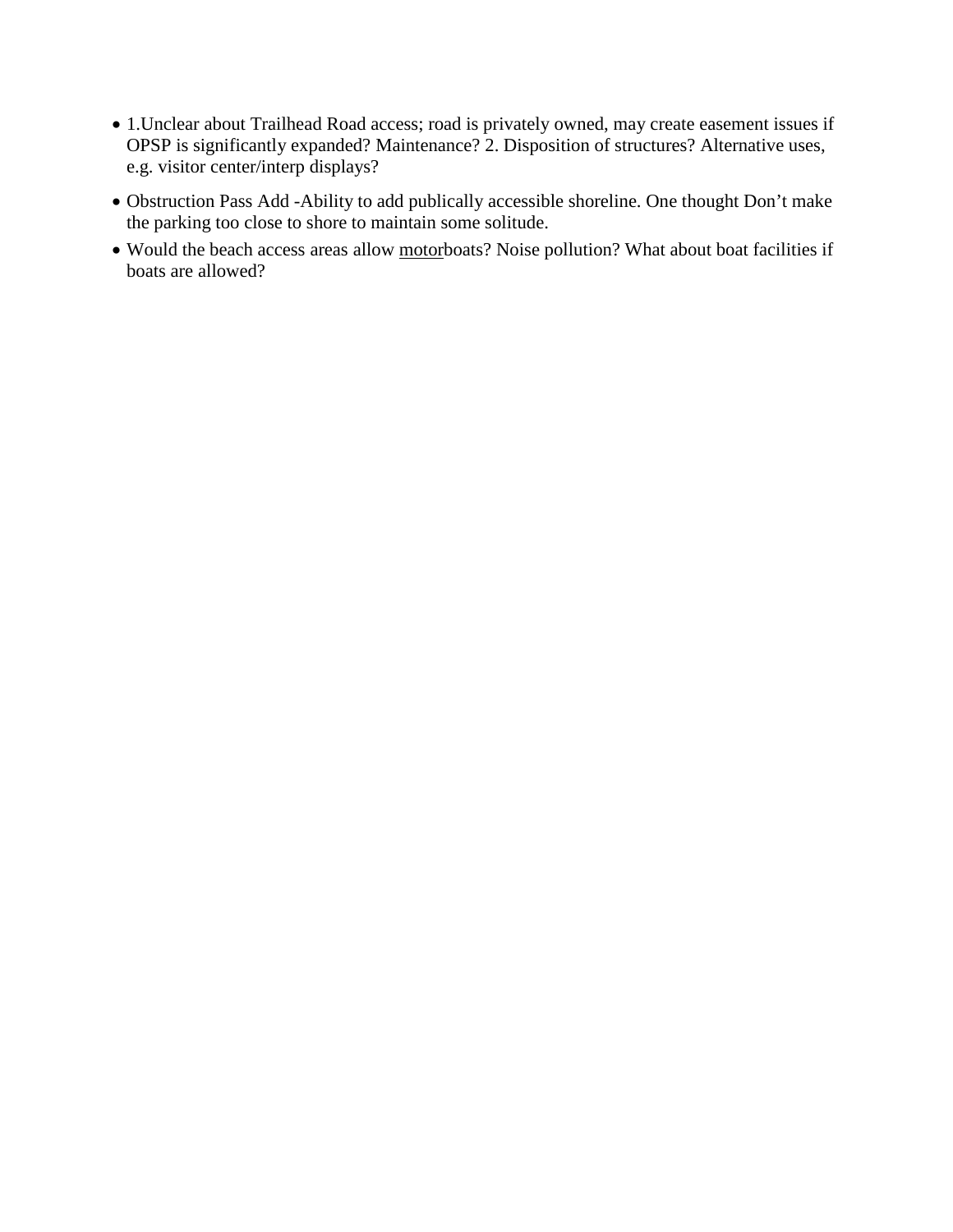Eagle Lake Community Association PO Box 1420 Eastsound, WA 98245 eaglelakesecretary@gmail.com

November 29, 2017

Sanh Ho, Park Planner Project Lead Moran Long Term Boundary Revision Washington State Parks and Recreation Commission PO Box 42650 Olympia WA 98504-2650

Dear Ms. Ho,

Along with our attendance to this workshop regarding the Moran Long Term Boundary revision we submit the following public comment on behalf of the 44 lot owners that make up the Eagle Lake Community on the eastern shores of Orcas Island. Our unique community consisting of nearly 300 acres is positioned between the public lands at Point Lawrence, other surrounding large private lots and Moran State Park. The county road ends at the boundary of Eagle Lake and there are no through roads on this most eastern end of Orcas Island. The land and character of Eagle Lake is very special containing large conservation easements, habitat areas and strict development restrictions preserving all of the surrounding common areas in their natural undeveloped state.

The Wilcox lands identified in this potential action, around the time of the development of the Eagle Lake Community were also intended to be developed into homesites and existing land easements reflect this intended use. The current land owner has decided to not develop this land but rather has a strong intention to get this land to State Parks to expand the Moran State Park trail system and to allow potential future remote camping. This potential public use is very different than the limited residential development previously contemplated.

The Eagle Lake Community is supportive of the acquisition by State Parks of this land with the intention of creating a remote trail system. We do have concerns about the potential for remote camping but believe if it is well planned and executed it could be a compatible use and not negatively affect the fire safety or potential access concerns of our community.

Therefore, it is the Eagle Lake Community's intent to work with the land owner and State Parks to achieve the following objectives while addressing potential negative consequences.

1.) Clarify and revise the legal easements through the Eagle Lake road system and the subject Wilcox parcels to allow only maintenance or emergency access by the State Park and limiting such access to the existing logging road right of way.